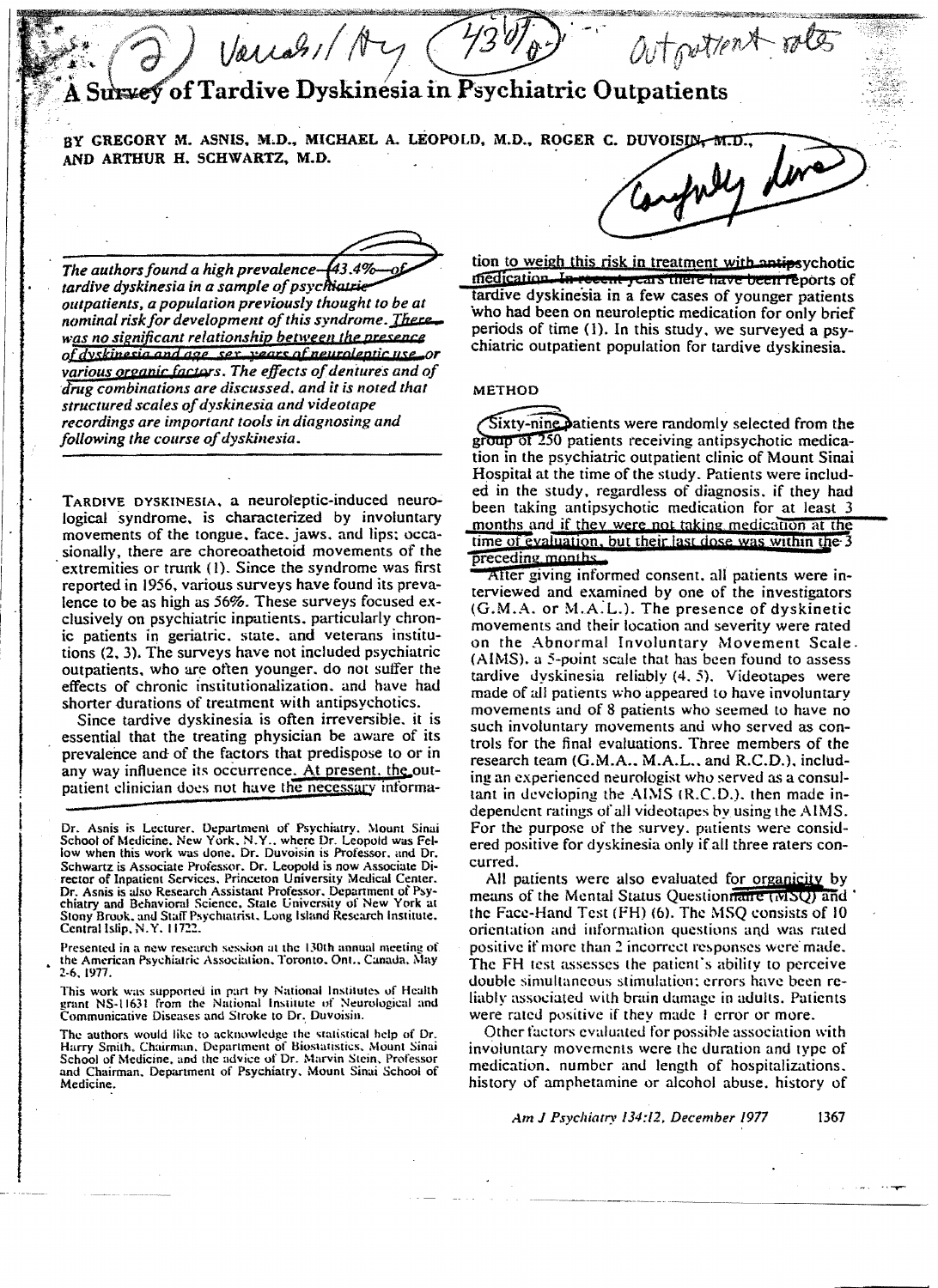ECT, personal or family history of neurological disorders, and history of drug-induced extrapyramidal side effects.

# **RESULTS**

Of 69 patients sampled (53 women and 16 men), the three raters concurred that 30 patients (25 women and 5 men) were positive for dyskinesia on the AIMS. This represents 43,4% of our randomly selected outpatient sample. Although there was total agreement among raters on the presence or absence of dyskinesia, some variability existed in the severity of global ratings in 11 dyskinetic patients, with a grade of 1 being the largest difference between any two raters. Of the dyskinetic group, 60% were rated as minimally impaired, 30% as mildly impaired, and 10% as moderately impaired.

## Demographic Characteristics

As can be seen in table 1, tardive dyskinesia was present in 47.2% of the women and 31.2% of the men surveyed, a difference that did not reach statistical significance  $(p=.40)$ .

The mean age of the survey population was 45.5 years; the dyskinetic group had a mean age of 45.8 years and the nondyskinetic group of 45.3 years  $(p=n.s.)$ . The percentage of patients diagnosed as dyskinetic was the same for those 50 years old or younger and those 51 or older  $(43.4\%)$ .

The mean age of the men with dyskinesia (37.8) years) was similar to that of those without dyskinesia (39 years). Mean ages for the two groups of women were also similar (47.4 years for the dyskinetic group and 47.8 for the nondyskinetic group). The sample is broken down by age and diagnosis of dyskinesia in table 1. The youngest patients with dyskinesia were 3 women aged 20, 22, and 28 years, and 1 man aged 20,

# **Medication and Organic Factors**

The mean number of years on neuroleptics was slightly less in the dyskinetic group than in the nondyskinetic group (4.59 years versus 5.50 years,  $p=n.s.$ ). It can be noted in table 2 that  $46.7\%$  of the patients with dyskinesia had been on neuroleptics for 2 years or less. Four patients (15.3%) with dyskinesia had received neuroleptics for I vear or less, with the shortest duration being 8 months. All of the men with dyskinesia had been on neuroleptics for 5 years or less, the majority  $(4 \text{ of } 5)$  for 2 years or less. Of the 30 dyskinetic patients, 2 had terminated neuroleptics 1 week prior to the evaluation. Both patients were immediately restarted on their medications, and 2 months later they were again found to be dyskinetic.

Despite careful assessment of hospital charts and interviews with patients, we were unable to assess with confidence all of the past neuroleptics and dosages patients had been given since their treatment began. Therefore, we could not assess which types of medications and dosage levels may be more often associated

## TABLE 1 **Frequency Distribution By Age**

| Age (years)  | Dyskinetic Group ( $N = 30$ ) |     |       |       | Nondyskinetic<br>Group $(N=39)$ |     |       |       |  |
|--------------|-------------------------------|-----|-------|-------|---------------------------------|-----|-------|-------|--|
|              |                               | Men | Total |       |                                 |     | Total |       |  |
|              | Women                         |     | N     | K     | Women                           | Men | N     | %     |  |
| $18 - 40$    | 8                             | 3   | н     | 36.7  | 10                              | 6   | 16    | 41.0  |  |
| $41 - 50$    | 8.                            |     | 9     | 30.0  | 6                               | 4   | 10    | 25.7  |  |
| $51 - 60$    | 5                             |     | 6     | 20.0  | 4                               |     | 5     | 12.8  |  |
| $61 - 70$    |                               | Ω   |       | 3.3   | 5                               | 0   | 5     | 12.8  |  |
| 71-80        | 3                             | 0   | 3     | 10.0  | 7                               | 0   | 2     | 5.1   |  |
| > 80         | 0                             | 0   | 0     | 0.0   |                                 | 0   |       | 2.6   |  |
| <b>Total</b> | 25                            | S   | 30    | 100.0 | 28                              | Ħ   | 39    | 100.0 |  |

### TABLE 2

**Duration of Neuroleptic Medication** 

| Duration<br>(years) | Dyskinetic Group ( $N = 30$ ) |     |       | Nondyskinetic<br>$Group(N=39)$ |       |     |       |       |
|---------------------|-------------------------------|-----|-------|--------------------------------|-------|-----|-------|-------|
|                     |                               | Men | Total |                                |       |     | Total |       |
|                     | Women                         |     | N     | %                              | Women | Men | N     | %     |
| ≦1                  | 4                             | 0   | 4     | 13.3                           | 8     |     | 9     | 23.1  |
| $1 - 2$             | 6                             | 4   | 10    | 33.3                           |       |     | 4     | 10.3  |
| $2 - 5$             | 6                             |     | 7     | 23.4                           | 9     | 4   | 13    | 33.3  |
| $5 - 10$            | 5                             | 0   | 5     | 16.7                           |       |     | 6     | 15.4  |
| $10 - 21$           | 4                             | 0   | 4.    | 13.3                           | 5     | 7   | 7     | 17.9  |
| Total               | 25                            | 5   | 30    | 100.0                          | 28.   |     | 39    | 100.0 |

### TABLE 3

**Organic Factors and Tardive Dyskinesia** 

|                               |   | Dyskinetic<br>Group<br>$(N=30)$ | Non-<br>dyskinetic<br>Group<br>(N=39) |      |  |
|-------------------------------|---|---------------------------------|---------------------------------------|------|--|
| Factors                       | N | %                               | N                                     | %    |  |
| Previous ECT                  |   | 16.7                            |                                       | 17.9 |  |
| Alcoholism                    |   | 20.0                            |                                       | 17.9 |  |
| Personal neurological history |   | 6.7                             | 2                                     | 5.1  |  |
| Family neurological history   |   | 3.3                             | 2                                     | 5.1  |  |
| Amphetamine abuse             |   | 6.7                             | 2                                     | 5.1  |  |
| Positive MSQ or FH test       |   | 6.7                             | 6                                     | 15.4 |  |

with tardive dyskinesia. The butyrophenones, phenothiazines, and thioxanthenes were all noted in the medication histories of patients with dyskinesia in this survey.

Neurological histories and history of ECT, alcoholism, amphetamine abuse, and cerebral dysfunction as reflected by the MSQ or FH test were approximately the same in the two groups (see table 3). Chart review revealed no active medical or neurological problems, no endocrinopathies, and no abnormal blood chemistries. Family history of movement disorders was found in 1 dyskinetic patient (Parkinson's disease) and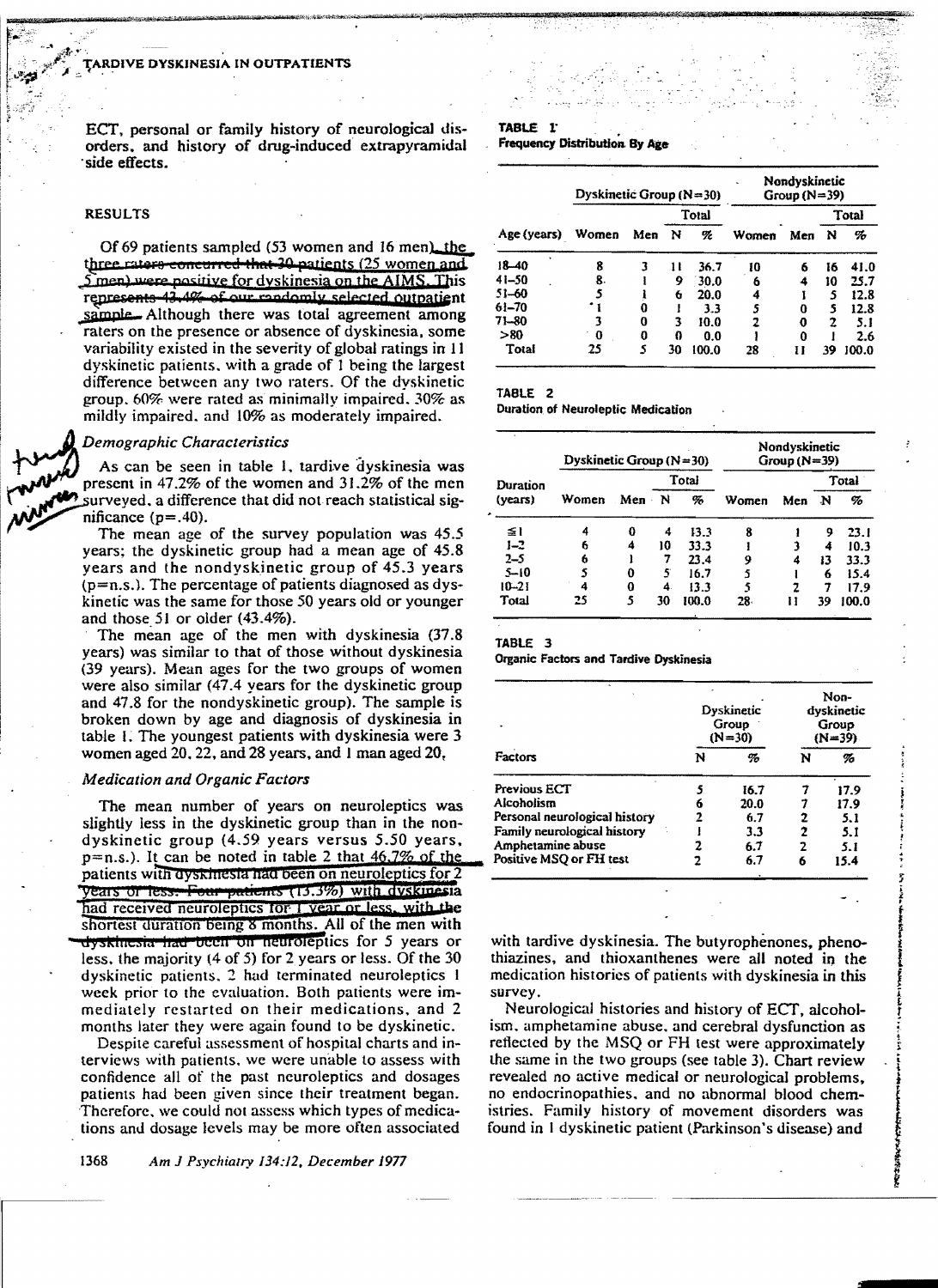$\widetilde{2}$  nondyskinetic patients (Parkinson's disease and familial tremor). No evidence of Huntington's chorea was present in patients or family members.

. By chart review and interviews with patients. we verified past drug.induced dystonia in only 3 dyskinetic patients (10%) and 1 nondyskinetic patient (2.6%).

## *Miscellaneous Factors*

The degree of psychopathology was assessed indirectly by the total number of psychiatric hospitalizations. The two groups had approximately the same mean number of hospitalizations (1.6 and 1.5). Medians were 2 and 1 for the dyskinetic and nondyskinetic groups. respectively. Statistical analysis indicates a trend toward more than 1 hospitalization among the dyskinetic group ( $\chi^2$ =3.76. p <3.06). Because patients' memories and charts were often vague about the duration of each hospitalization. exact times were not calculated. but all were for less than I year.

One factor that was frequently associated with dyskinesia was the presence of dentures- $-50\%$  of patients with dyskinesia ( $N=15$ ) had dentures compared with 18% (N=7) in the nondyskinetic group  $(x^2=6.61$ . p=.Ol). Of the 15 dyskinetic patients with dentures. 6 had vermicular movements of the tongue and 2 had choreoathetoid movements of the extremities. Only 6 of the dyskinetic patients with dentures had abnormal movements that were limited to their jaws.

An interesting finding was that in the total group of 69 patients surveyed. 9 patients were on neuroleptics 'alone and 5 of these (55.6%) had tardive dyskinesia. Of 22 patients on neuroleptics in combination with antiparkinsonians alone. 6 patients (27.3%) had tardive dyskinesia. Although a trend was noted. it was not statistically significant  $(\chi^2=1.17, p=.28)$ .

## DISCUSSION

l

Past surveys have reported the prevalence of tardive dyskinesia to range from 0.5% to 56%. with most re cent studies citing the highest percentages  $(2, 3)$ . These studies. which focused on chronicallv institutionalized populations, have given rise to the clinical impression that patients particularly at risk to develop dyskinesia I) are female. 2) have organicity or prior brain damage (factors 1 and 2 are controversial). 3) are older (over 55 years old). and 4) have used neuroleptic medication for more than 2 years  $(1, 7, 8)$ .

Before our outpatient survey of tardive dyskinesia. it was commonly felt that dyskinesia was infrequent in psychiatric outpatients being treated with ncuro!eptics and was mainly a problem of chronically institutionalized patients (1). The most striking result of our survey was the high prevalence  $(43.4%)$  of tardive dyskinesia in a population previously described as being at nominal risk for tardive dyskinesia. The dyskinetic  $\frac{1}{2}$  group was young (average age of 45.5 vears), had a short duration of neuroleptic medication (less than 2 years for  $46.1\%$ ), and were not chronically hospital- $\overline{ }$  The videotape also allowed several observers to rate

ized (median of 2 hospitalizations). There was no significant relationship between the presence of dyskinesia and age, sex. years of neuroleptic use. organicity, history of ECT, amphetamine or alcohol abuse. or of neurological disorders in the patients or their families. Perhaps the predisposing factors reported in previous studies were characteristic of their sample populations-chronically institutionalized patients.

Two associated findings of questionable significance were those related to dentures and antiparkinsonian medication. Dentures were worn by 50% of the dyskinetic group but only 18% of the nondyskinetic group: but only 6 dyskinetic patients who wore dentures had movements limited to the jaw. and none complained of discomfort. Since there were no denture problems and most of these patients had movements of the tongue and/or extremities, we believe that the movements were not induced bv dentures.

Recently there have been reports that antiparkinsonians lower the threshold for amine stereotyped behavior in animals and when used in conjunction with neuroleptics may increase the risk of tardive dyskinesia in man (9). Our results suggested a contrary trend: 27.3% of patients on neuroleptics and antiparkinsonians had dvskinesia. whereas 55.6% of those on neuroleptic medication alone were dyskinetic. However. since our survey was not designed to evaluate the effects of antiparkinsonians specifically. it is difficult to draw conclusions from these data.

It appears that there is little to guide the clinician in predicting which outpatients may develop dyskinesia. We would agree with the present literature that the best way to reduce the occurrence is to give neuroleptic medication only to schizophrenic patients. using non-neuroleptics to treat other states. such as anxiety and depression. Since dyskinesia is often irreversible. it is incumbent on the physician to detect the syndrome early in its course so medication can be discontinued if the mental condition permits. Frequent examinations of the patient, assessing early oral-facial movements. particularly vermicular movements of the tongue. and temporary withdrawal of antipsychotic medication to evaluate an early dyskinesia that may have been masked have been suggested  $(10)$ . We believe that early detection of dyskinesia is facilitated by using a structured dyskinesia scale like the AIMS and scales developed by Simpson and associates (II) and Crane and Naranjo  $(12)$ , which can bring out subtle dyskinetic movements.'This should be done before initiating treatment and at fixed intervals thereqfter.

In the prescnt study. the videotape recording of the dyskinesia examinations was invaluable in increasing. diagnostic sensitivity, particularly of early signs of tardive dyskinesia. The videotanes included not only the examination itself blue  $\frac{d}{dx}$  at  $\frac{d}{dx}$  -2-minute interval of the patient sitting alone in the room. One patient did not show dyskinetic movements during the structured evaluation. but clearly had such movements during the period when he sat alone.